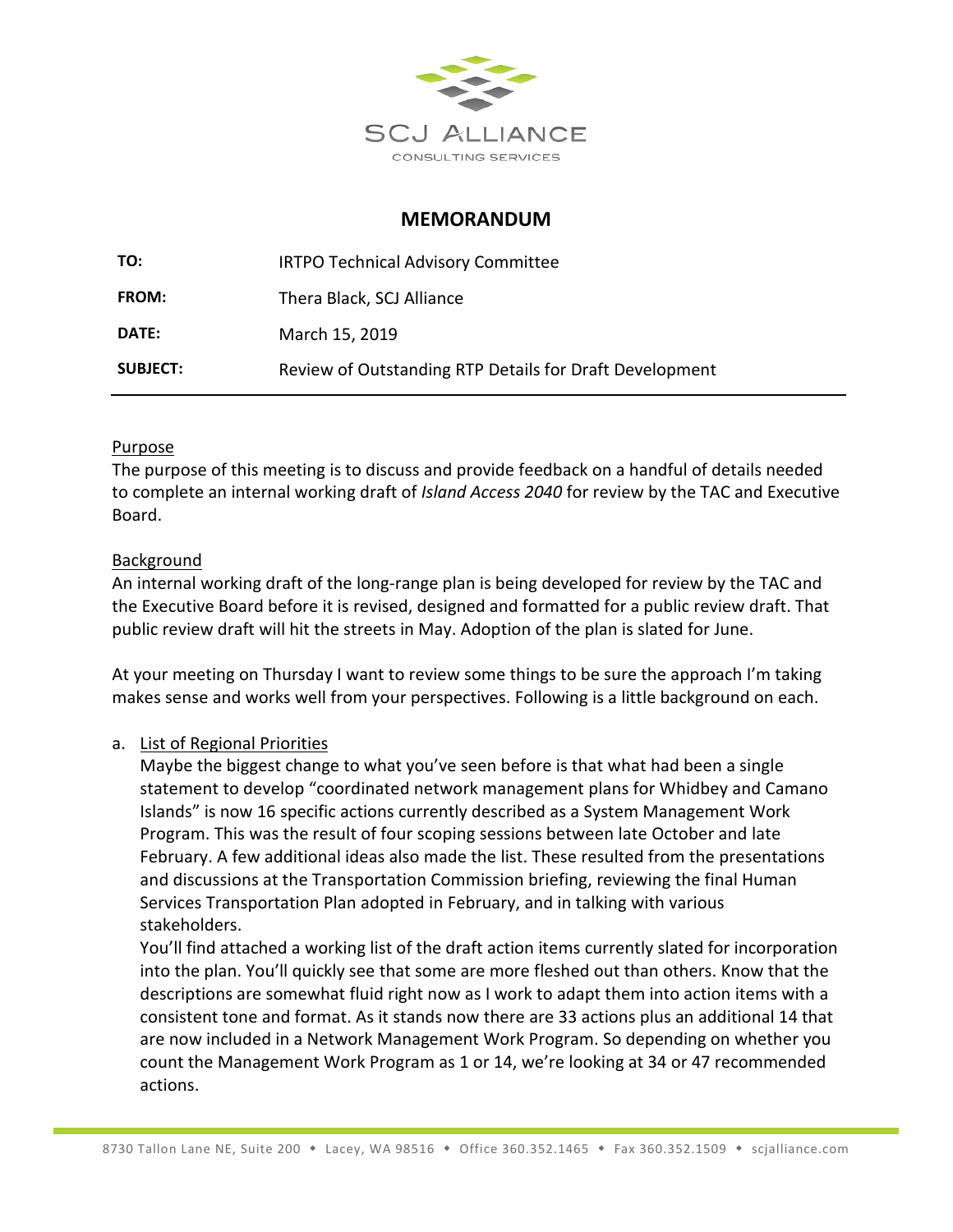

### b. Project Description Formats

Up until now, discussions of project concepts have been just that – conceptual. To be fair, projects in long-range regional plans are conceptual compared to construction projects or service plans. But it's time to establish a formal, standardized format for each description.

I've developed a template that seems to work but I'd like to double-check that with you before I dive into this in earnest. I'm approaching this with the understanding that the RTP will be a regional implementation framework and want to be sure the template itself provides enough direction without being overly prescriptive or restrictive, given that we are still talking about fairly conceptual actions that have not been scoped out.

Also note that I'm using the term "action" instead of "project." This is primarily to avoid confusion between planning activities and construction-type projects, but it also reflects the reality that some of these measures really are actions.

#### c. Regional Priority Project Protocols

TAC members know that there are periodic requests of IRTPO for "a list of regional priority projects" to illustrate funding need or priorities or perhaps be considered for end-of-biennium funds. I want to talk through with TAC an approach that will allow IRTPO to always have in its back pocket a list of "regional priority projects" available for quick response to these requests. This is one of those very nuanced things that few will even notice but if there's a group that will understand it's importance and whether this approach makes sense, it's the TAC. We want to describe this process in the RTP.

#### d. RTP Format and Structure

Making long-range regional transportation planning interesting and relevant to people – outside of a small circle of interests such as the Technical Advisory Committee, the Executive Board, or the Multimodal Planning Office at WSDOT – is a tall order. For most, the RTP is as close as they'll ever get. The format and design of the plan can turn those people away or invite them in to think about mobility in a bigger context.

The plan needs to provide clear guidance and policy direction. There's more than one way to do that. Our goal in writing *Island Access 2040* is to make big regional transportation issues understandable to people who aren't in the business of transportation. We want it to be interesting to people who might think that they're not interested in planning. And we want it to be easy to maintain and update.

While the internal working draft is still under development, it is looking like a lot of the requisite information that it needs to address – point in time inventories of infrastructure, long-range funding forecasts, certifications, RTPO background and rules of engagement, etc – will be housed within the appendix. This will enable us to keep the story line a little less cluttered in the front end and better focus the context it provides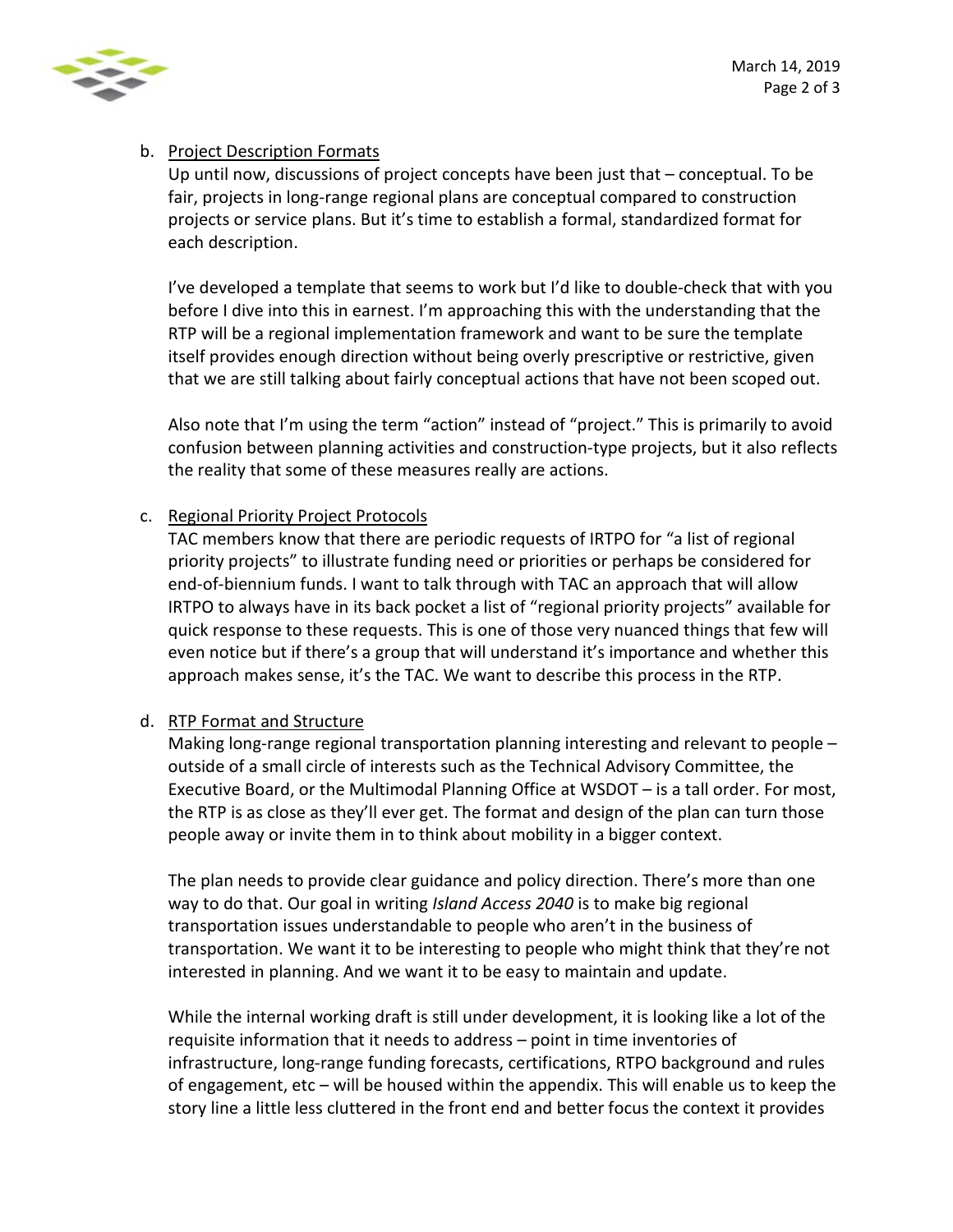

to support the policy element and action plan. This will also support streamlined updates, if needed, to keep the policy and action sections current without entailing a big rework of the whole document.

We are exploring some options to augment the traditional print document as another way of making the regional plan and planning process more relevant to more people.

We introduced *Island Access 2040* at the WSDOT transportation open house Tuesday night at the Oak Harbor High School. I'll bring copies to your meeting of the handouts we provided. While we didn't have lots of people stop to talk, those who did stopped for quite a long time and seemed to be genuinely interested in the planning process, supportive of the issues and opportunities that have floated to the surface, and interested in dialing in when the draft is available for public review.

#### Requested Action

Bring your ideas and questions, and discuss matters pertaining to projects and format for the draft plan, and next steps.

*n:\projects\0777 island county\0777.01 irtpo regional transportation plan\ph 1 - strategic policy and program development\tac meetings\20190314\_rtp process.docx*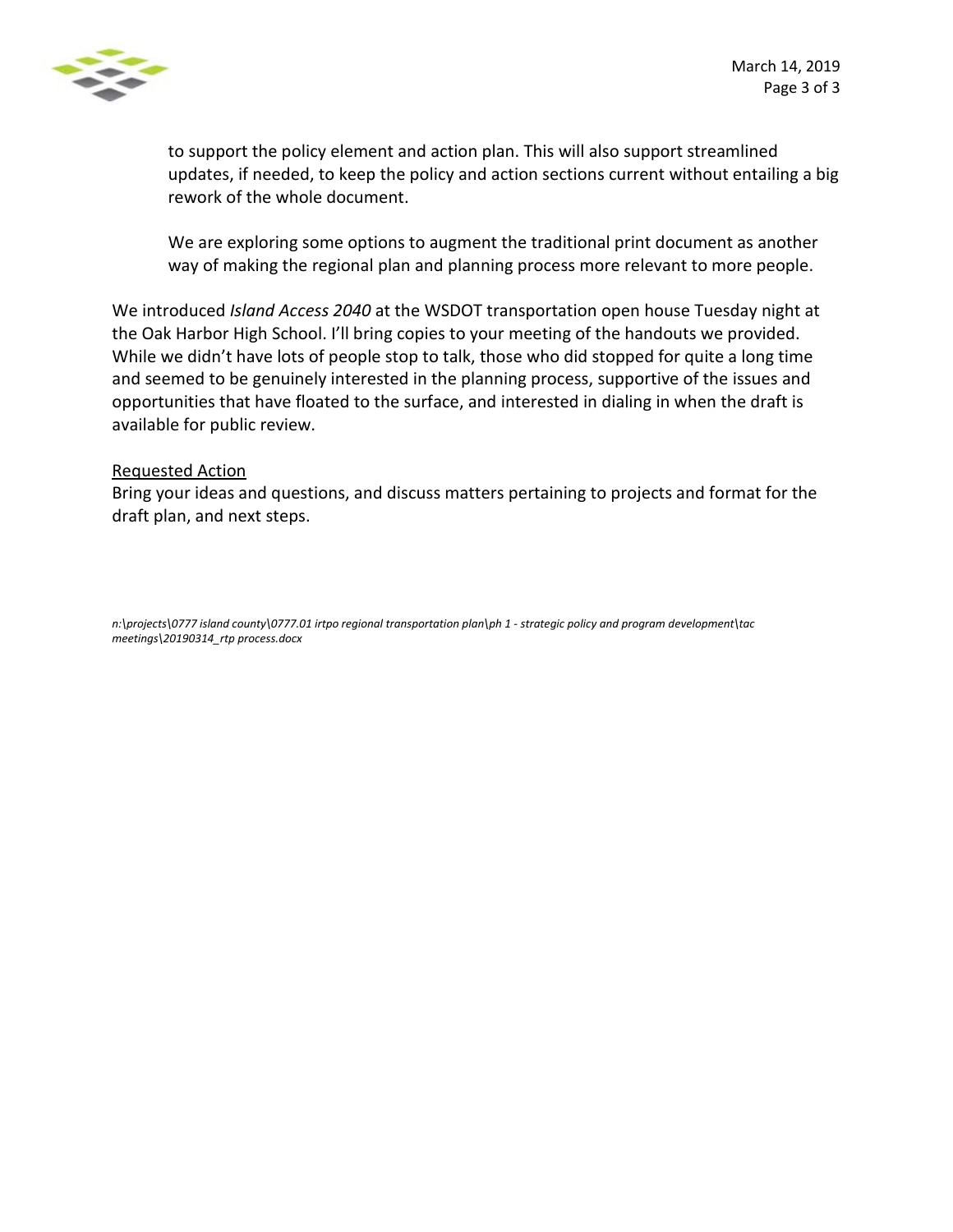# *Island Access 2040* **RECOMMENDED ACTIONS**

| <b>NAME</b><br>ID                                                                                                                                                                                                                                                                                                                                                                                                                                                                                                                                                                                       |                                                                                                                                                                                                                        |  |  |
|---------------------------------------------------------------------------------------------------------------------------------------------------------------------------------------------------------------------------------------------------------------------------------------------------------------------------------------------------------------------------------------------------------------------------------------------------------------------------------------------------------------------------------------------------------------------------------------------------------|------------------------------------------------------------------------------------------------------------------------------------------------------------------------------------------------------------------------|--|--|
| <b>Strengthen Inter-regional Coordination</b>                                                                                                                                                                                                                                                                                                                                                                                                                                                                                                                                                           |                                                                                                                                                                                                                        |  |  |
| Intent: Maintain existing partnerships and forge<br>new alliances that advance mutual objectives.<br>Planning Objective: Apply 3-C Leadership - IRTPO<br>Coordination, Collaboration, Cooperation                                                                                                                                                                                                                                                                                                                                                                                                       | Anacortes<br><b>Skagit County</b><br><b>Whatcom County</b><br>San Juan County<br><b>Whatcom Transit</b><br><b>Skagit Transit</b><br>WSDOT - Mt. Baker<br><b>SCOG</b><br><b>WCOG</b><br><b>NSTA</b>                     |  |  |
| Need: Each of the four gateways connecting the<br>Island Region with the rest of Washington involves a<br>different set of partners with whom to coordinate<br>and collaborate.                                                                                                                                                                                                                                                                                                                                                                                                                         | <b>TRAG</b><br>Stanwood<br>Snohomish County<br>Community Transit<br>WSDOT - Mt. Baker<br><b>NSTA</b>                                                                                                                   |  |  |
| <b>Description:</b> Connections with the rest of the state<br>and beyond is through four gateways. Each involves<br>infrastructure and services provided by WSDOT and<br>is influenced by decisions and actions made by<br>others outside the Island Region. Fostering strong<br>working relationships with the Island Region's<br>external partners is vitally important to gateway<br>mobility and access. Inter-regional coordination<br>helps to identify areas of overlapping interest and<br>forges new partnerships to accomplish shared<br>objectives. Collaboration with external partners can | PSRC<br>Port Townsend<br>Jefferson County<br>Jefferson Transit<br>Naval Base Kitsap<br>WSDOT Olympic Region<br><b>WSF</b><br>PRTPO<br>Mukilteo<br>Each of the four gateways<br>Everett                                 |  |  |
| result in joint initiatives and exchanges with far-<br>reaching benefits for IRTPO, its members, and<br>interests. The Island Region currently has a number<br>of strong inter-regional partnerships related to the<br>Deception Pass and Camano gateways; fewer strong<br>relationships at the Clinton or Coupeville Ferry<br>Terminal gateways.                                                                                                                                                                                                                                                       | has its own unique set of<br>Snohomish County<br>Sound Transit<br>issues and potential<br>Community Transit<br>partners with overlapping<br>Tulalip Indian Tribe<br>WSDOT - NW Reg<br>interests.<br><b>WSF</b><br>PSRC |  |  |
| <b>Policy Support</b><br>Gateway<br>Cost<br>Leadership<br>О<br>Project?<br><b>Estimate</b><br><b>System Mgmt</b><br>\$<br>N<br>Sustainability<br>О<br>Preparedness                                                                                                                                                                                                                                                                                                                                                                                                                                      | Partners and Potential Stakeholders<br>Human Service Trans Partners<br>Economic Dev Organizations<br>External Partners & Affiliates<br>Enviro/Preservation Orgs<br>Port of S. Whidbey<br>Port of Coupeville            |  |  |
| <b>Accountability Log</b><br><b>IRTPO</b><br>Project Start:<br>On-going<br>Project Completion:                                                                                                                                                                                                                                                                                                                                                                                                                                                                                                          | sland County<br>Island Transit<br>Oak Harbor<br>Coupeville<br>Stanwood<br>WSDOT<br>Langley<br><b>NASWI</b>                                                                                                             |  |  |

Cost Estimate Key \$ < \$50,000 \$\$ \$50,000 - \$100,000 \$\$\$ > \$100,000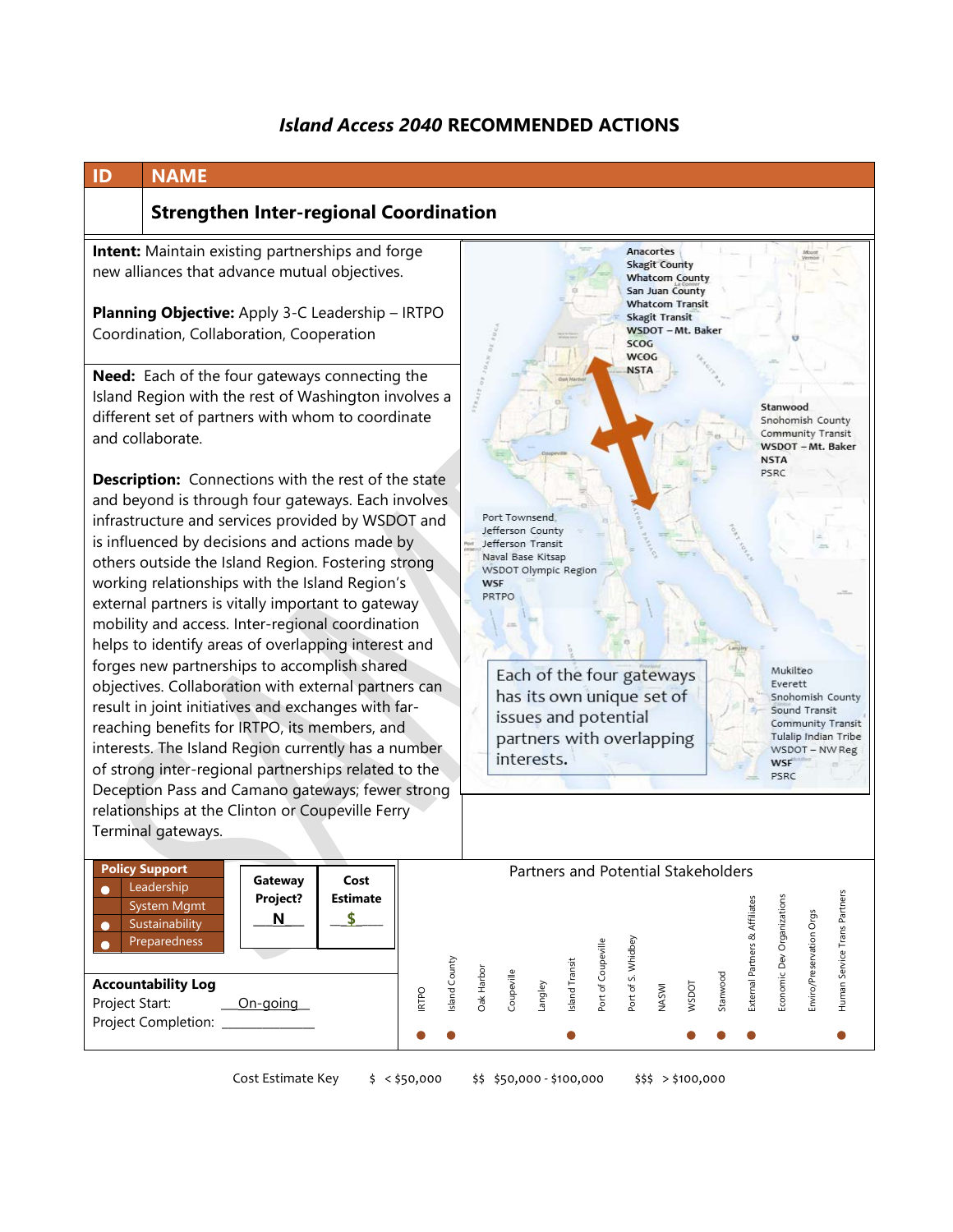## *Island Access 2040* **RECOMMENDED ACTIONS**



Cost Estimate Key \$ < \$50,000 \$\$ \$50,000 - \$100,000 \$\$\$ > \$100,000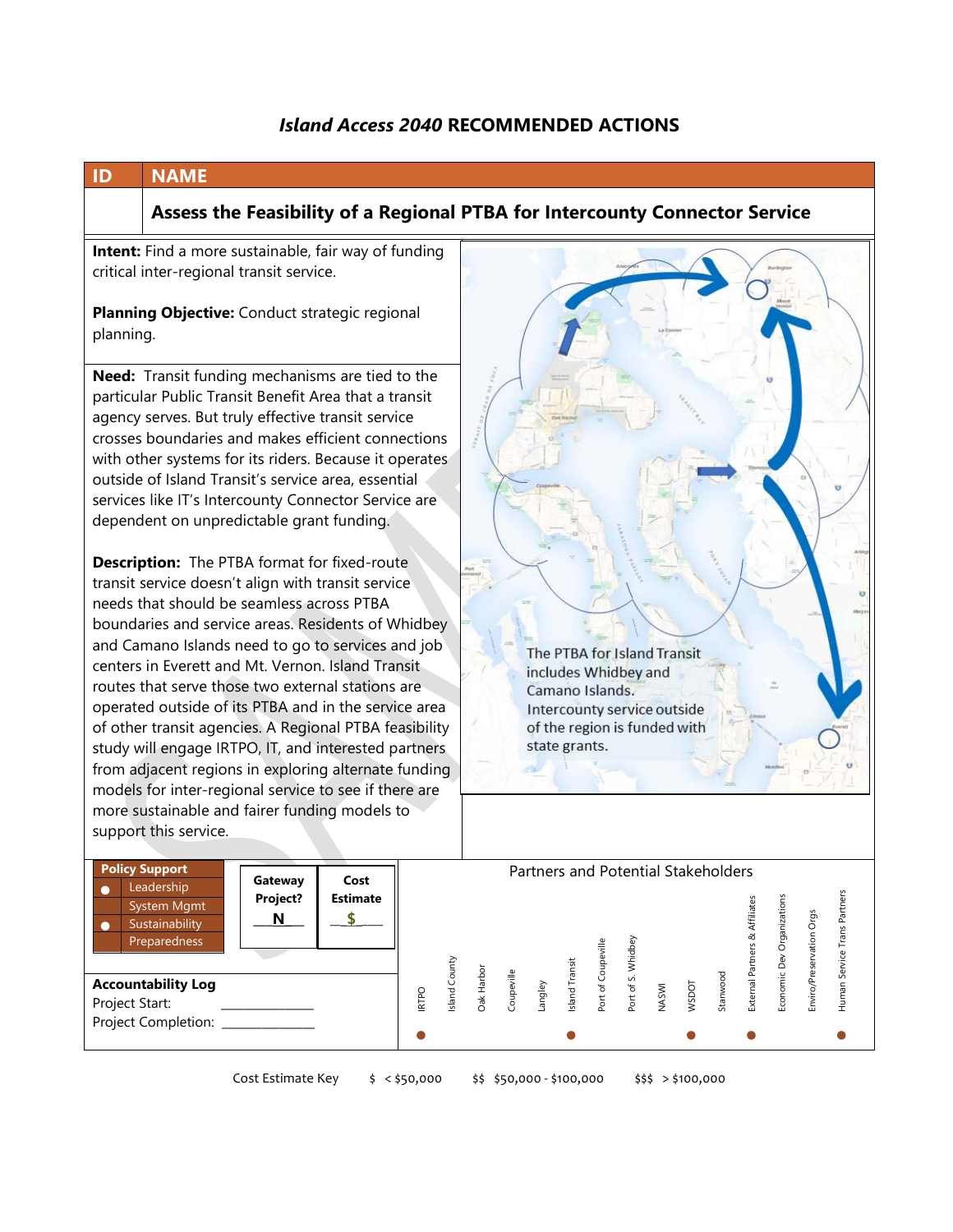# *Island Access 2040* **Working Draft Recommendations [for 3.14.19 TAC Discussion]**

[Bracketed numbers indicate notes at the end of this list, on the next page]

Apply 3-C Leadership – Coordination, Collaboration, Cooperation [1]

- Strengthen Inter-Regional Coordination
- Maintain and Expand Regional Awareness
- Explore the Feasibility of an IRTPO Military Community Partnership [2]
- Address Barriers to Transportation-Efficient Communities
- Promote Universal Broadband Access

Conduct Strategic Regional Planning

- Assess the Feasibility of a Regional PTBA for Intercounty Connector Service [3]
- Evaluate Marine Highway Needs and Opportunities for the Island Region [4]
- Explore Feasibility of a Rural TNC Ferry Connector Pilot Program
- Develop Transportation Master Plan for Ebey's Reserve [5]
- Develop Gateway Plans
- Implement the RTP Through the UPWP and the RTIP [6]

Facilitate Development of System Management Plans

- Implement System Management Work Program [7]
- Complete a Regional Multimodal Safety Plan
- Develop a Regional Aviation Strategy [8]
- Explore South Whidbey Transit Center Opportunities
- Support System Preservation Programs [9]

Assess and Optimize System Performance

- Conduct Travel Data Surveys
- Monitor and Evaluate Park-and-Ride Usage
- Establish and Monitor Regional Performance Metrics
- Review and Update Census Urban Area Boundaries [10]

# Support a Strong Economy

- Develop a Scenic Isle Way Action Plan
- Promote Active Recreation / Tourism Partnerships
- Develop a Regional Freight Mobility Plan

Minimize Transportation Impacts on the Environment

- Develop an Electric Vehicle Action Plan
- Establish a Traveler Information Portal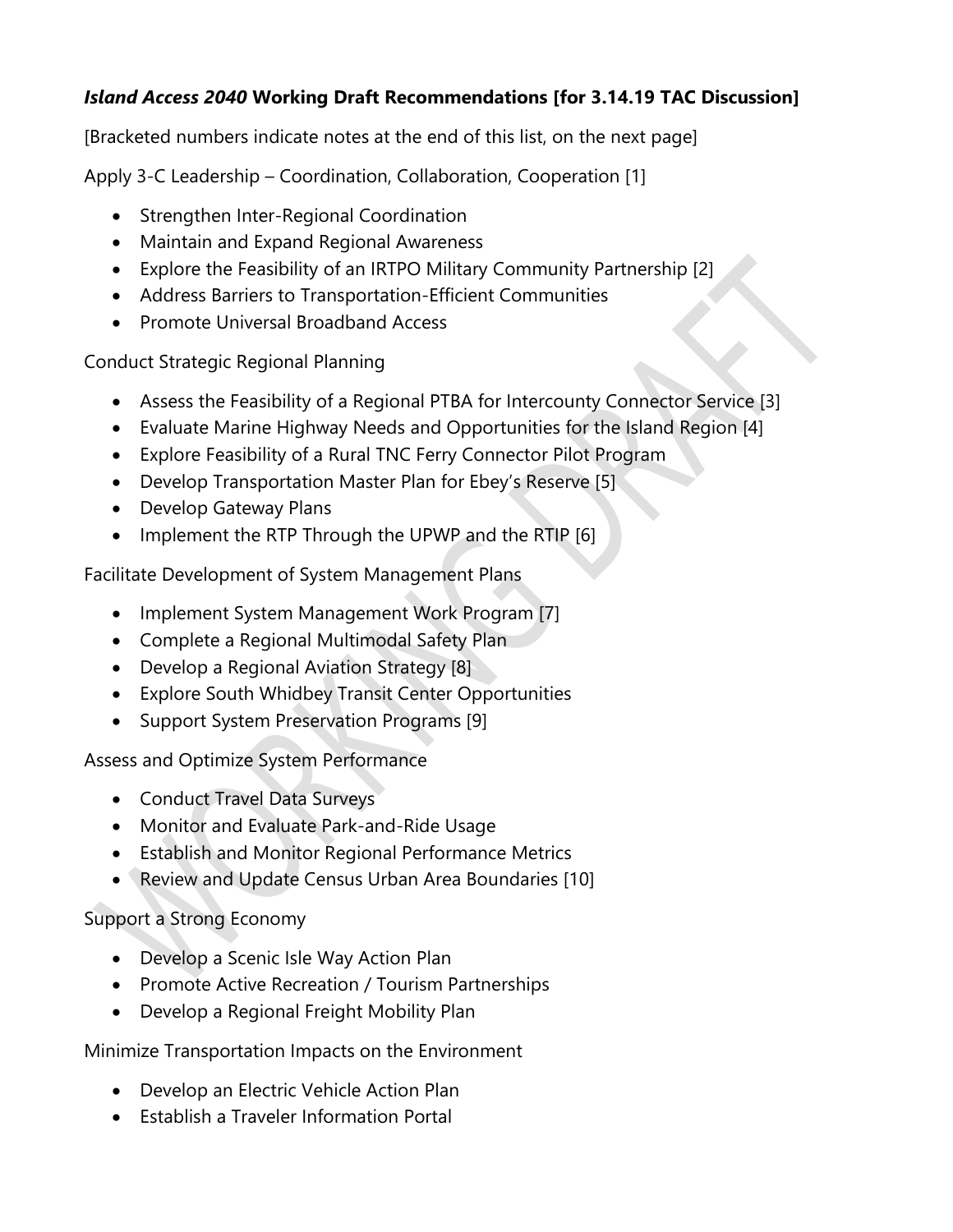• Support Demand Management Programs [11]

Increase Equity and Access

- Support the Human Services Transportation Program
- Evaluate Models of On-Demand First-Mile/Last-Mile Services
- Develop Mapping Tools and Database to Facilitate Coordinated Travel [12]
- Veterans Mobility Strategy [13]

Be Better Prepared for Future Uncertainties

- Conduct an Exploratory Scenario Planning Analysis [14]
- Develop a Vulnerabilities Response Plan
- Facilitate Development of Requisite MOUs for Mutual Assistance [15]
- Acquire Updated Regional GIS Data

## Notes

[1] You'll recall that I've tried a couple of different ways of grouping these strategies, most recently trying to line them up by the four goals. That just didn't work well for grouping these. The structure that seems to work more effectively groups them by overarching planning objective, which is characterized by the header line at the top of each set of bulleted actions.

[2] This is a new concept that took shape based on my inreach interview with Brian Tyhuis, from his presentation to the Transportation Commission in November, and from unrelated discussions pertaining to consideration of military base issues in Washington State.

[3] This is a new concept that Commissioner Price-Johnson mentioned a couple of times but that I hadn't captured in previous versions.

[4] This started off to be focused on potential future inter-island connectivity for passengers but grew to include potential for restoring the old packet freighters, too. At the meeting on Tuesday night I described this as a study of what a 21<sup>st</sup> century Mosquito Fleet might look like.

[5] New, in response to multiple concerns expressed about the absence of transit pullouts, and biking facilities on parts of SR 20 and the challenges associated with providing those facilities within the Reserve.

[6] This is new, and is meant to not only give credence to the on-going IRTPO work program and underscore relationship between the RTP, the UPWP, and the RTIP, but it is also an opportunity to establish what a "default list" of regional funding priorities might look like. See extensive context notes highlighted in yellow in this section, as background for TAC discussion.

[7] Implement System Management Work Program is what resulted from the four scoping workshops focused on the multimodal issues a coordinated network management plan needs to address. This one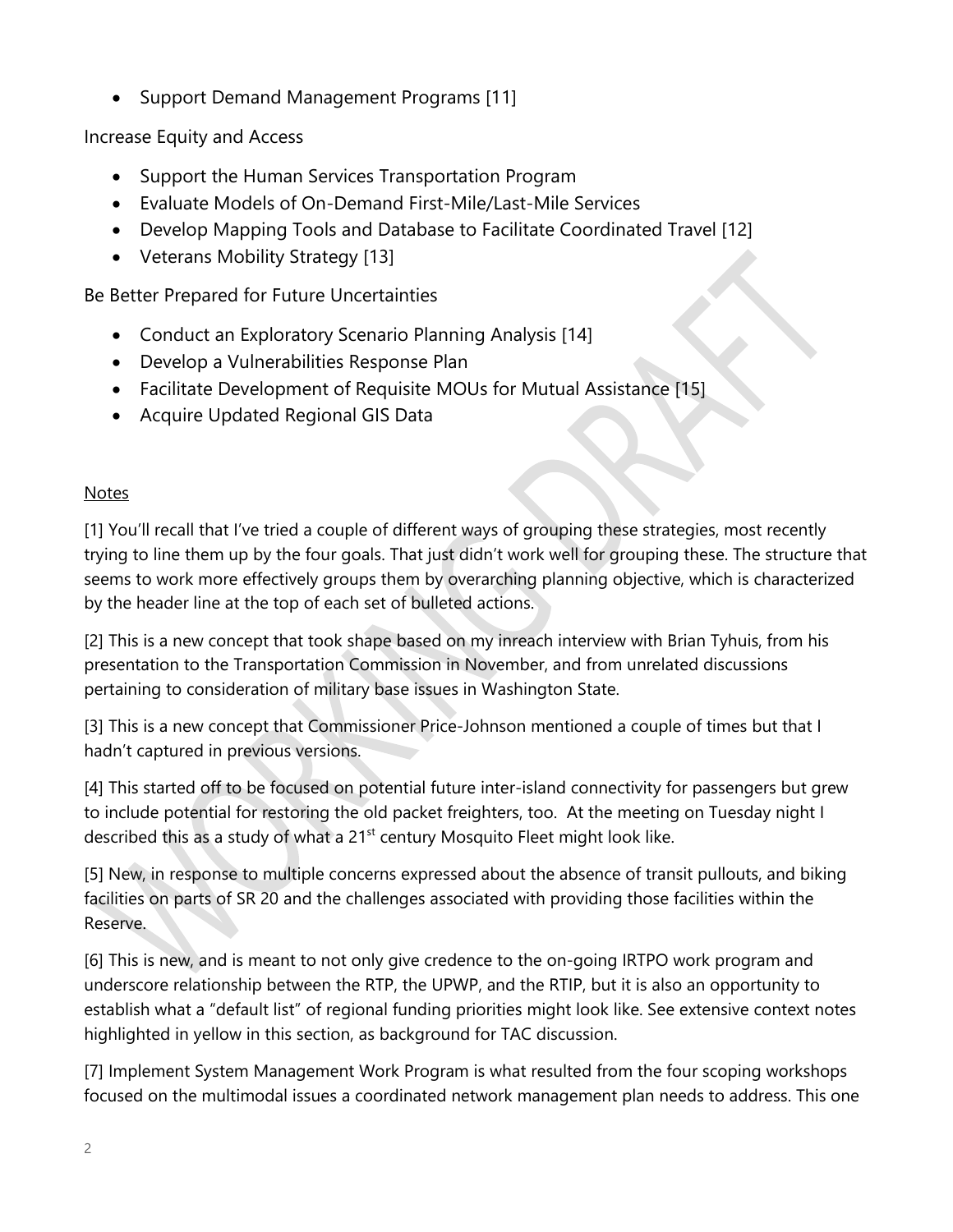action item has 16 separate elements which are grouped together as a System Management Work Program.

[8] New, based on interest in aviation and lack of a cohesive overarching approach.

[9] New, resulting from the Camano Island stakeholder workshop discussion about disconnects between urban area designations and intended land use. Upcoming 2020 census creates opportunity to reconcile.

[10] New. Oversight on my part.

[11] New. Oversight on my part.

[12] New, based on Transportation Commission briefings, Camano workshop, and adopted HSTP.

[13] New, based on Camano/Stanwood Workshop and potential role for IRTPO to facilitate process that supports HSTP objectives

- [14] Revamped from the original SWOT analysis to focus more on planning for uncertainties.
- [15] New, based on adopted HSTP and insights gained from 2040 Washington Transportation Plan.

# **Working Language in Development for Each Action Item**

# 1. **Apply 3-C Leadership – IRTPO Coordination, Collaboration, Cooperation**

- a. **Strengthen Inter-regional Coordination** foster strong working relationships with the Island Region's external partners associated with each of its four gateways. This coordination helps to identify areas of overlapping interest and forges new partnerships to accomplish shared objectives. Collaboration with external partners can result in joint initiatives and exchanges with far-reaching benefits for IRTPO, its members, and interests. [Map identifying the partners at each gateway. Don't forget North Snohomish County Transportation Coalition
- b. **Maintain and Expand Regional Awareness** acknowledges that IRTPO is involved in many different activities with adjacent regions, counties, WSDOT, and other RTPOs. Keeping its members informed on a wide range of issues relevant to the Island Region supports the Leadership goal, as does representing regional viewpoints in these other forums, and with state agencies and the Legislature. Similarly, IRTPO is well-positioned to apprise state and federal officials on issues and priorities of interest to the region and its members.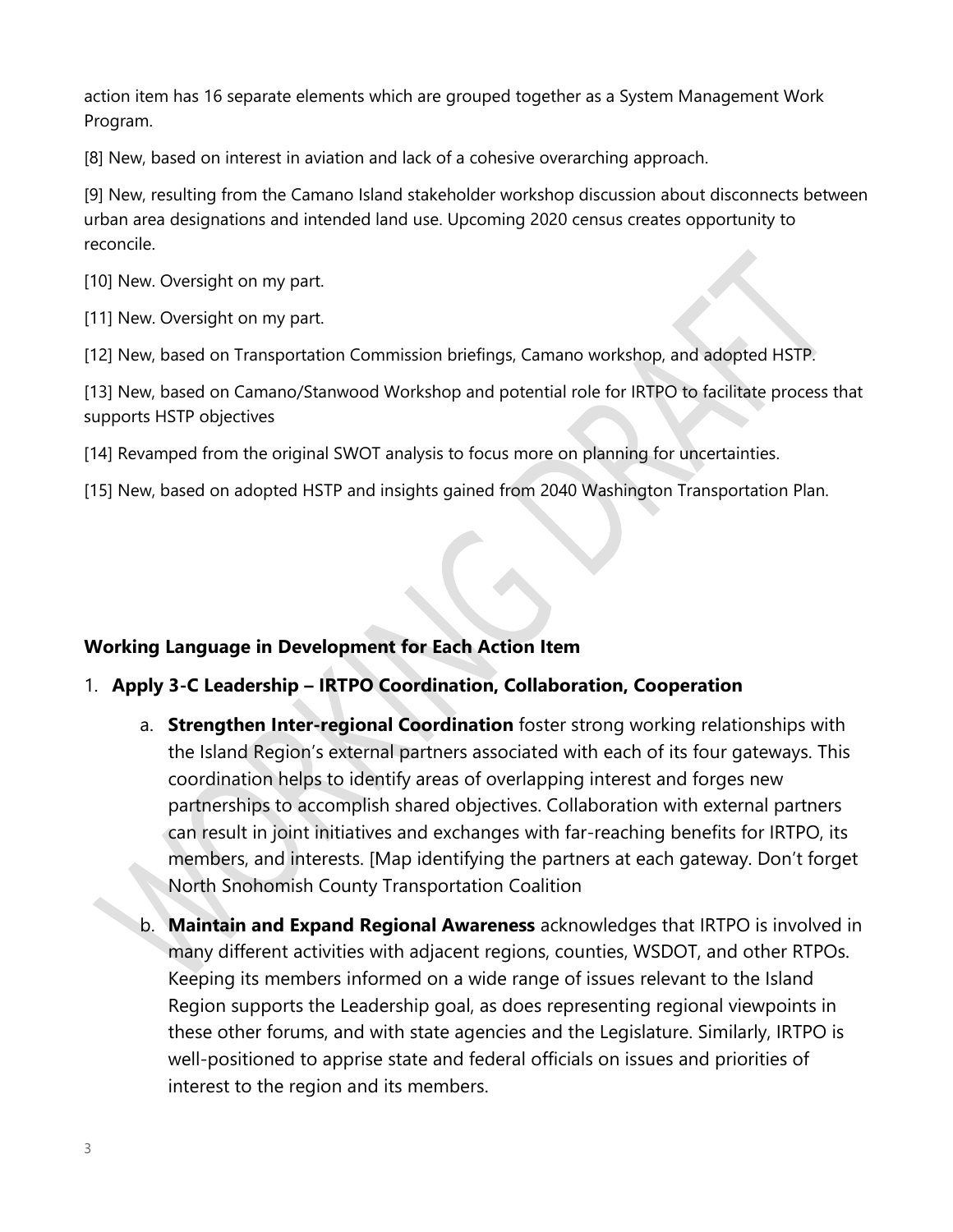- c. **Explore the Feasibility of an IRTPO Military Community Partnership** that would formalize a working relationship between the IRTPO partnership and Naval Air Station Whidbey Island, building on shared interests around transportation to leverage opportunities for collaboration. Intersecting needs can create strategic opportunities that position the region, NASWI, and the Partnership to competitive and tactical advantage. Areas of potential collaboration include coordination of programs and infrastructure around the perimeter of the base through OEA funding, a Joint Land Use Study, incentives to promote transit use to/from the base, and measures to improve reliability of the Coupeville-Port Townsend ferry service.
- d. **Address Barriers to Transportation-Efficient Communities** to better harness land use opportunities, the most effective way of supporting regional transportation objectives. How and where we grow will shape future travel choices and how much they cost. It's a long-term proposition dependent upon market forces outside the control of IRTPO's partners. Efforts to improve the capacity of Rural Areas of Intense Development (RAID) like Freeland, Clinton, and on Camano Island to better accommodate community-oriented development supports transit, walking, and biking, as do efforts to increase the density and mix of uses in cities and towns.
- e. **Promote Universal Broadband Access** to inform legislators about the important role that "always-on" 24/7 high speed internet access plays in meeting the region's access and mobility needs.

# **2. Conduct Strategic Regional Planning**

- a. **Assess the Feasibility of a Regional PTBA for Intercounty Connector Service**. The PTBA format for fixed-route transit service doesn't align with transit service needs. Transit service should be seamless across PTBA boundaries and service areas. A Regional PTBA feasibility study will engage IRTPO, IT, and interested partners from adjacent regions in exploring alternate funding models for inter-regional service.
- b. **Evaluate Marine Highway Needs and Opportunities for the Island Region** to explore near- , medium- , and long-term marine system needs and opportunities for the region, considering the long-term potential for restoration of passenger-only ferry service and inter-island packet freighters, and other water-borne travel opportunities that support regional mobility. Logical candidate for inter-regional coordination, and engagement of public and private sector interests.
- c. **Explore Feasibility of a Rural TNC Ferry Connector Pilot Program**, taking advantage of the regular arrival of state ferries at the region's two rural locations to evaluate whether a Transportation Network Company (TNC) ride-hailing service is a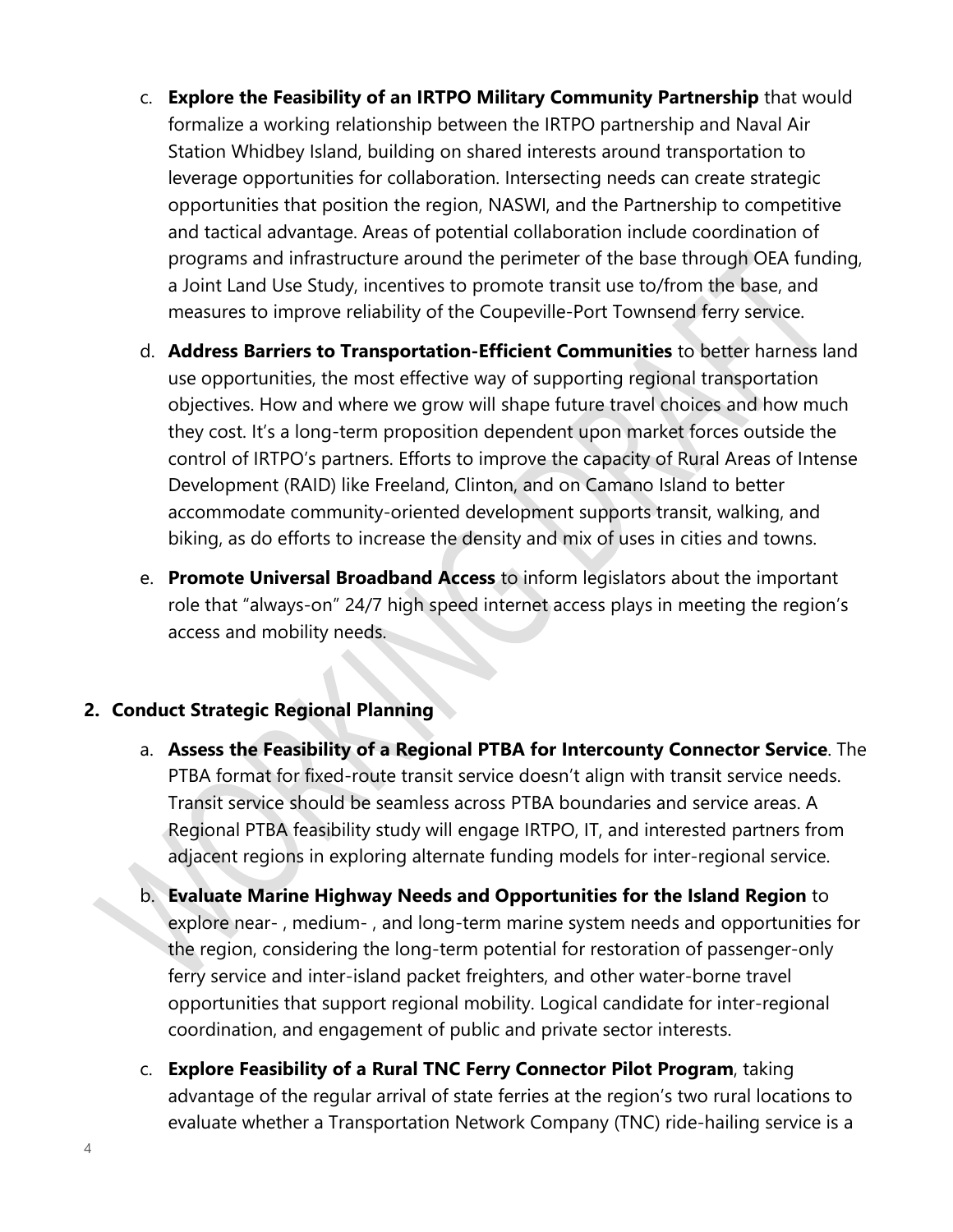feasible concept for connecting walk-on passengers into the transit system during times of vessel congestion.

- d. **Develop Transportation Master Plan for Ebey's Reserve,** bringing together Island County, Coupeville, WSDOT, Island Transit, and DAHP, and any other stakeholders to identify and reconcile competing interests that make it hard to support better transit, walking and biking opportunities in the National Historical Reserve. Goal is to find common ground on shared objectives and reach agreement on the processes by which supporting projects can proceed in a predictable manner. This has direct implications also for the Scenic Isle Way Action Plan and for USBR improvements.
- e. **Complete Gateway Studies** for each of the four access points to and from the region. Several study efforts are identified in the Network Management Work Program, but additional needs are anticipated. Each study adds to a more comprehensive, coordinated plan for the gateways that can be integrated with land use, economic development, and other decision-making as appropriate. Results of these studies will help ensure that coordinated decisions and investments work together over time to increase multimodal transportation system efficiency into and out of the region and help to better integrate transportation decisions with other land use and economic objectives.
- f. **Implement** *Island Access 2040* **Through the UPWP, the RTIP, and Active RTPO Engagement** – Discuss with TAC to ensure this provides the right balance between long-term structure/accountability and near-term flexibility/responsiveness, then work on clear but simple messaging for the action. This needs some context and support elsewhere in the body of the plan to explain the role of the other IRTPO products and how they directly support implementation.

Context: Explain in more detail elsewhere the important RTP-UPWP-RTIP relationships. Lay out the framework that will keep this long-range plan relevant to on-going programs at the local, regional, and state levels through the UPWP and the RTIP. Use this to illustrate the point that **practical solutions get their start in the RTP** and work their way through planning and project development to get at the right solution for the right issue.

Also, establish a default definition of '*regionally significant priorities*' that is built on this RTP-UPWP-RTIP relationship – IRTPO is periodically called upon to provide a list of unfunded project priorities. Due to timing of regular meetings and busy agendas, this inevitably creates a scramble to assemble a regionally sanctioned list of projects. This can be alleviated in large measure by defining in the RTP what a regional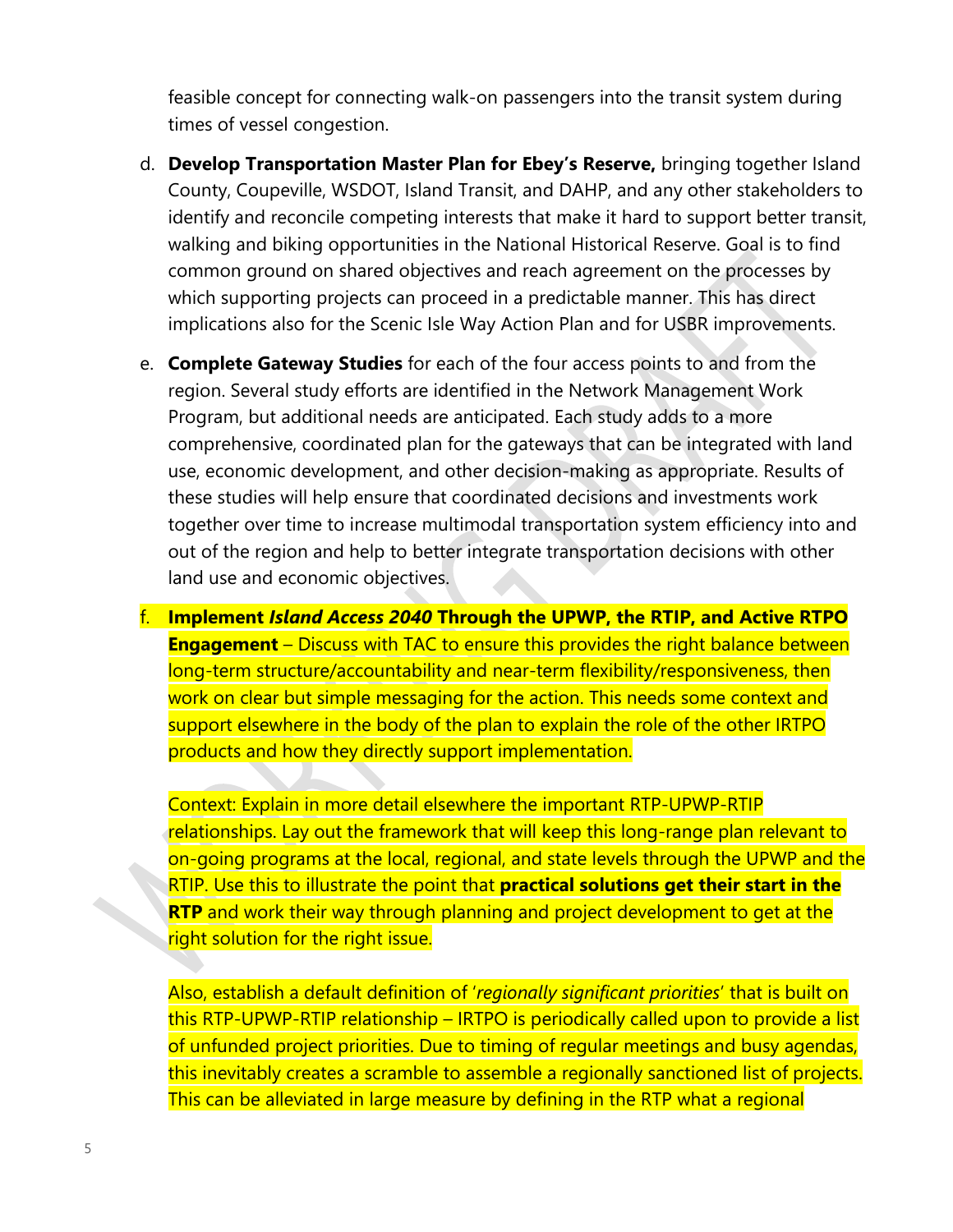"default list" of priorities includes but which of course can be modified if conditions or time warrant.

The point of all of this is to enhance accountability of near-term decisions in a longrange game plan while at the same time streamlining bureaucracy and making the process nimble and responsive to regional, local, and state needs.

- [Planning Program Projects] Clarify UPWP role in advancing the RTP through the annual planning work program but also – important - unfunded priorities identified in Appendix A. Appendix A will be the default used by IRTPO to respond to requests for a list of unfunded regional planning priorities for grant or other opportunities. UPWP discussion and public adoption every year by the Board is an opportunity to revalidate current priorities and if warranted, revise direction based on emerging needs and opportunities. Note that prior to adoption there is also a joint review meeting between WSDOT HQ, WSDOT MBA, and IRTPO which presents yet another opportunity for coordination prior to adoption.
- [Improvement Program Projects] RTIP role in advancing the RTP through the annually updated list of funding secured projects drawn from each six-year TIP but also – important – unfunded projects identified in a new Appendix A in the adopted RTIP. Appendix A will be the default used by IRTPO to respond to requests for a list of unfunded regional improvement priorities for grant or other opportunities. The 4-year RTIP directly incorporates the six-year TIPs developed annually by local agencies and WSDOT, and so reflects current project development status and cost estimates, as well as any strategic positioning underway by the agency. Projects – funded and unfunded – go through public review through the local TIP development process and then again through the RTIP development process before formal adoption by IRTPO. *Question for IT – is the six-year TIP the best source for near-term unfunded priorities or is the TDP potentially a better source?*
- [Programmatic Requests] The default response to any request for unfunded regional priorities will always include additional funding for programmatic maintenance and preservation of the transportation system, as well as additional resources to support delivery of coordinated human services transportation.

[Note – all this verbiage is for background and won't be included in description]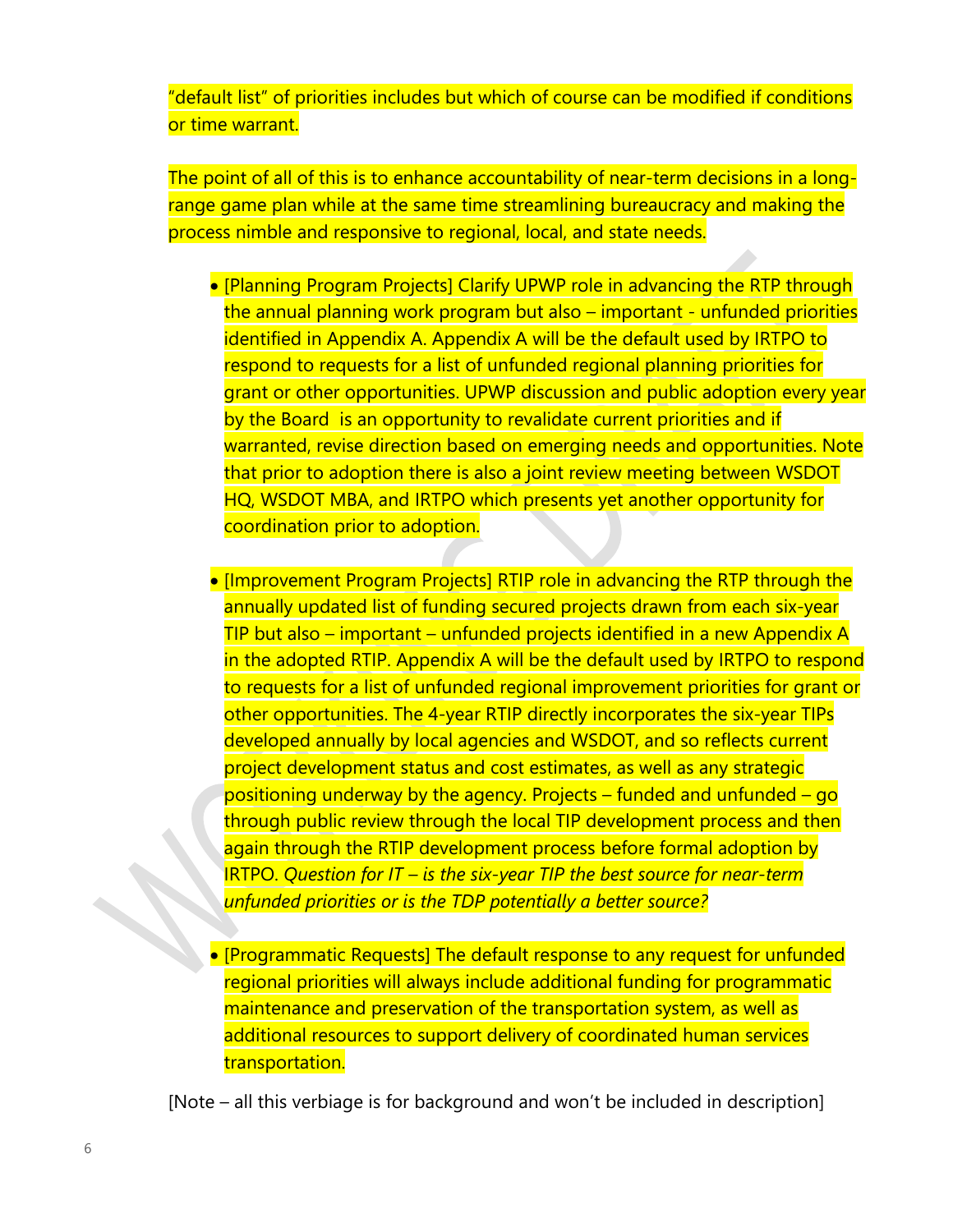### **3. Facilitate Development and Implementation of System Management Plans**

- a. **Implement Network Management Work Program**. Actions described in the Network Management Work Program found at the end of this section were identified during four network management scoping sessions to address local, regional, and state mobility concerns and opportunities. Actions are grouped into two buckets: Local-Interest State Route Actions and Coordinated Regional Actions. These are the 'next steps' towards improving the resiliency and connectivity of the multimodal transportation system and support WSDOT Practical Solutions project development processes. Results of these planning and operational studies will support implementation of practical solutions that improve multimodal access, safety, efficiency, and circulation while better integrating transportation and land use decision making across agencies.
- b. **Complete a Regional Multimodal Safety Plan** to identify programmatic measures and projects to make travel safer throughout the Island Region for all modes of travel. A regional plan can address opportunities related to technology, Safe Routes to School, "Main Street" highways, walkability in rural centers, transit and park-andride access, etc. It should evaluate proven, innovative technologies in use elsewhere to improve multimodal traveler safety in conditions similar to those in the Island Region. This may result in a safety program that promotes the introduction of new roadside or app-based technologies, including active signs, roadway sensors, and video analytics. Education, enforcement, and evaluation should be emphasized in addition to engineering strategies.
- c. **Develop a Regional Aviation Strategy** to assess the role and needs of small private airports across the region in supporting passenger and commercial travel needs, disaster response, and commercial development. A regional strategy can provide the basis for more targeted follow-up initiatives and enhance coordination with local land use and Comprehensive Plans as well as economic development activities.
- d. **Explore South Whidbey Transit Center Opportunities** in partnership with Island Transit and others to consider potential opportunities for coordinating land use, multimodal access, circulation, highway access and parking, and other long-term regional mobility interests with IT's own long-term efforts to establish a south Whidbey Island operating base.
- e. **Support System Preservation Programs,** looking for and promoting opportunities for regional collaboration similar to the current regional pavement preservation program funded through IRTPO's STBG funding. Collaboration can maximize efficiency and economy of scale for system preservation programs, and should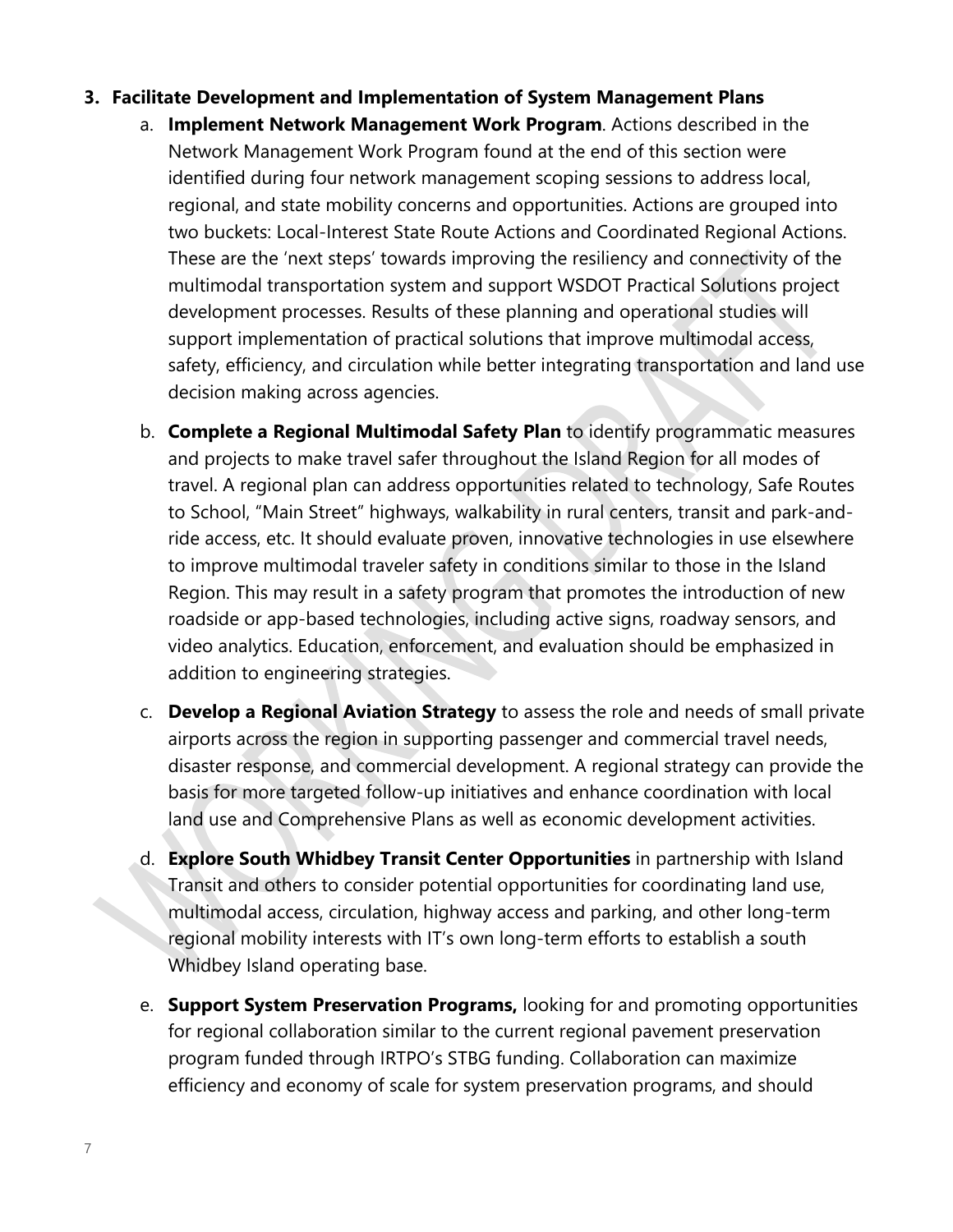consider all parts of the transportation system including walkways, park-and-ride lots, trails, and local roads.

### **4. Assess and Optimize System Performance**

- a. **Conduct Travel Data Surveys** to understand how and why people come and go as they do into, out of, and through the Island Region, and to understand through traffic characteristics as well as those of trips originating or terminating in the region. A license plate cordon study with mailout surveys, coordinated with transit and ferry passenger surveys can be effective. If possible, coordination with one of the detailed passenger and commercial surveys administered by Washington State Ferries would extend resources significantly. Effort should be made to discern pedestrian traffic between the ferry terminal and Fort Casey State Park. Also, strive to better understand how much of the Deception Pass traffic comes into Oak Harbor or elsewhere in the region beyond the park itself. Survey data generates a detailed picture of traffic into and out of the region, essential input to short and long-range plans.
- b. **Monitor and Evaluate Park-and-Ride Usage** entails on-going collection and analysis of usage characteristics of all park-and-ride lots in the region to understand how these facilities are being used and their overall demand, as important input to local, state, and regional analysis and strategies.
- c. **Establish and Monitor Regional Performance Metrics** to identify meaningful regional metrics for evaluating the overall effectiveness over time of IRTPO goals, policies, and investments in promoting Island mobility and the overarching community-wide goals that transportation supports. Metrics would be tailored to reflect the needs of the Island Region and integrated as appropriate into IRTPO processes, to augment the VMT and xxx metrics required under RCW 47.80.xx.
- d. **Review and Update Census Urban Area Boundaries** to better align urban/rural designations in the region with desired land use and transportation contexts. Note that urban/rural designations play a role in the apportionment of federal funds and can also have impacts on things like design standards and stormwater requirements.

### **5. Promote Strong Local Economies**

a. **Develop a Scenic Isle Way Action Plan**, refreshing the 2014 Scenic Isle Way Plan to incorporate emerging opportunities and partnerships, and developing an action plan for completing targeted strategies. This kind of detailed implementation plan was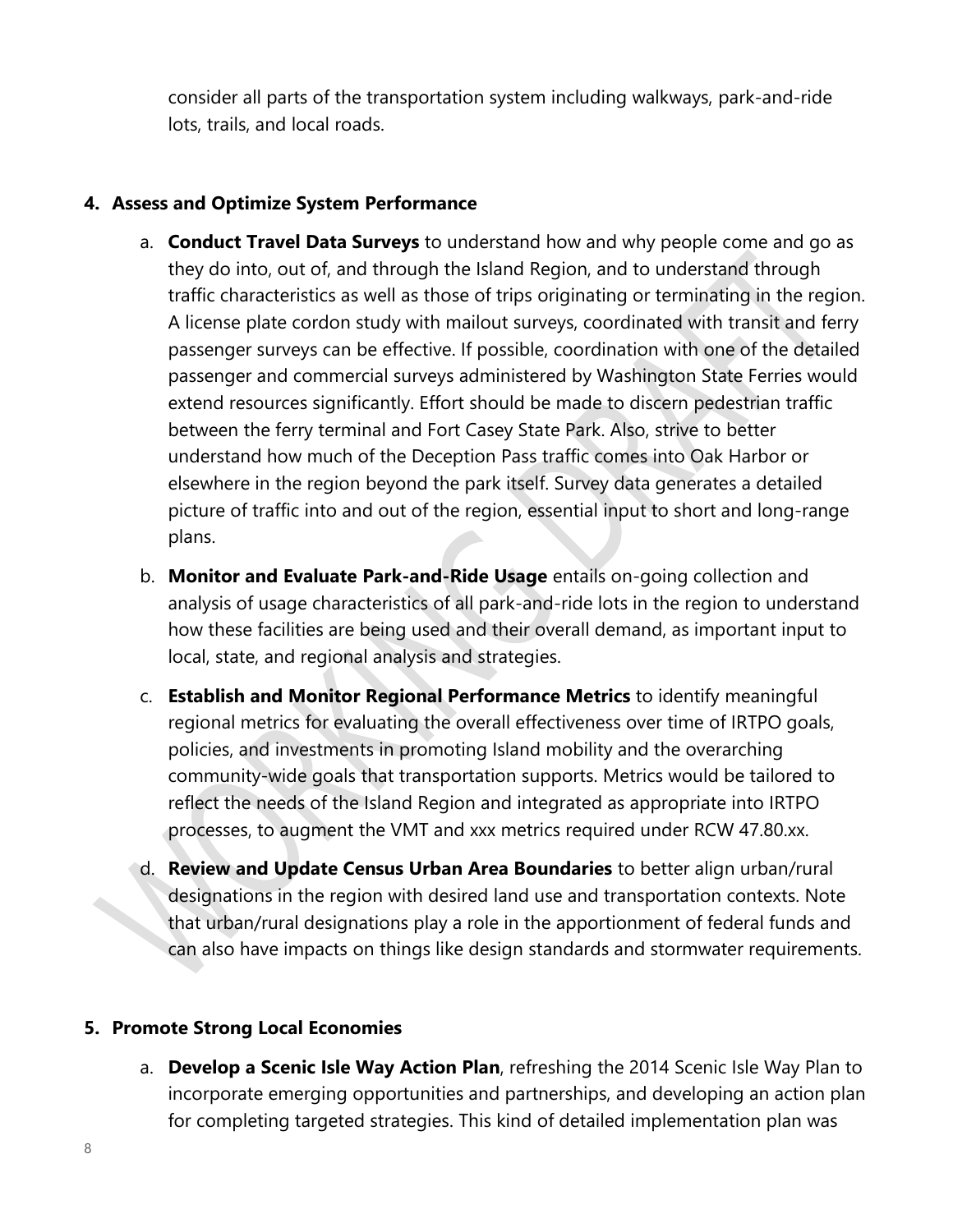called for in the original 2014 Cascade Loop Corridor Management Plan. This action plan will have numerous intersections with other regional work program elements.

- b. **Promote Active Recreation / Tourism Partnerships,** engaging regional tourism and economic development partners in exploring ways to better leverage the region's top notch non-motorized facilities, USBR designation, water access, temperate climate, and superb terrain and vistas to stimulate year-round interest in tourism with a light environmental impact.
- c. **Develop a Regional Freight Mobility Plan,** in collaboration with the region's largest employers and production sectors, the ports, and the EDC, to quantify the impacts of freight mobility to the region's economy and the effects of system performance on freight productivity, identify existing and future freight connectors, and provide insights on pass-through freight traffic using Whidbey Island's SR 20 as a reliable alternative to I-5.

### **6. Minimize Transportation Impacts on the Environment**

- a. **Develop an Electric Vehicle Action Plan** to identify primary optimal routes for electrification with appropriate charging device recommendations suited to the character of the Island Region, funding strategies, and potential partnerships. Such a plan might include efforts to rectify legislative barriers prohibiting the use of IRTPO's regional funding authorities to implement electrification projects. Engage the utilities early on as a partner in this effort – their modeling and growth assumptions will be valuable as will their ability to assess vible business models for electric vehicle charging.
- b. **Establish and Promote a One-Stop Traveler Information Portal** that creates an integrated, one-stop multimodal trip planning resource for locals, tourists, and commercial traffic. This should be coordinated with 2-1-1 systems to maximize utility. It should facilitate the coordination of trips across modes and jurisdictions and link up with information portals maintained by other agencies.

## **7. Increase Equity and Access**

a. **Support the Human Services Transportation Program** and on-going activities by the Human Services Transportation Planning Committee in an effort to better understand, account for, and address the mobility needs of the region's most vulnerable populations, and help position the region's diverse array of mobility partners to secure funding for priority mobility needs. Look for ways, where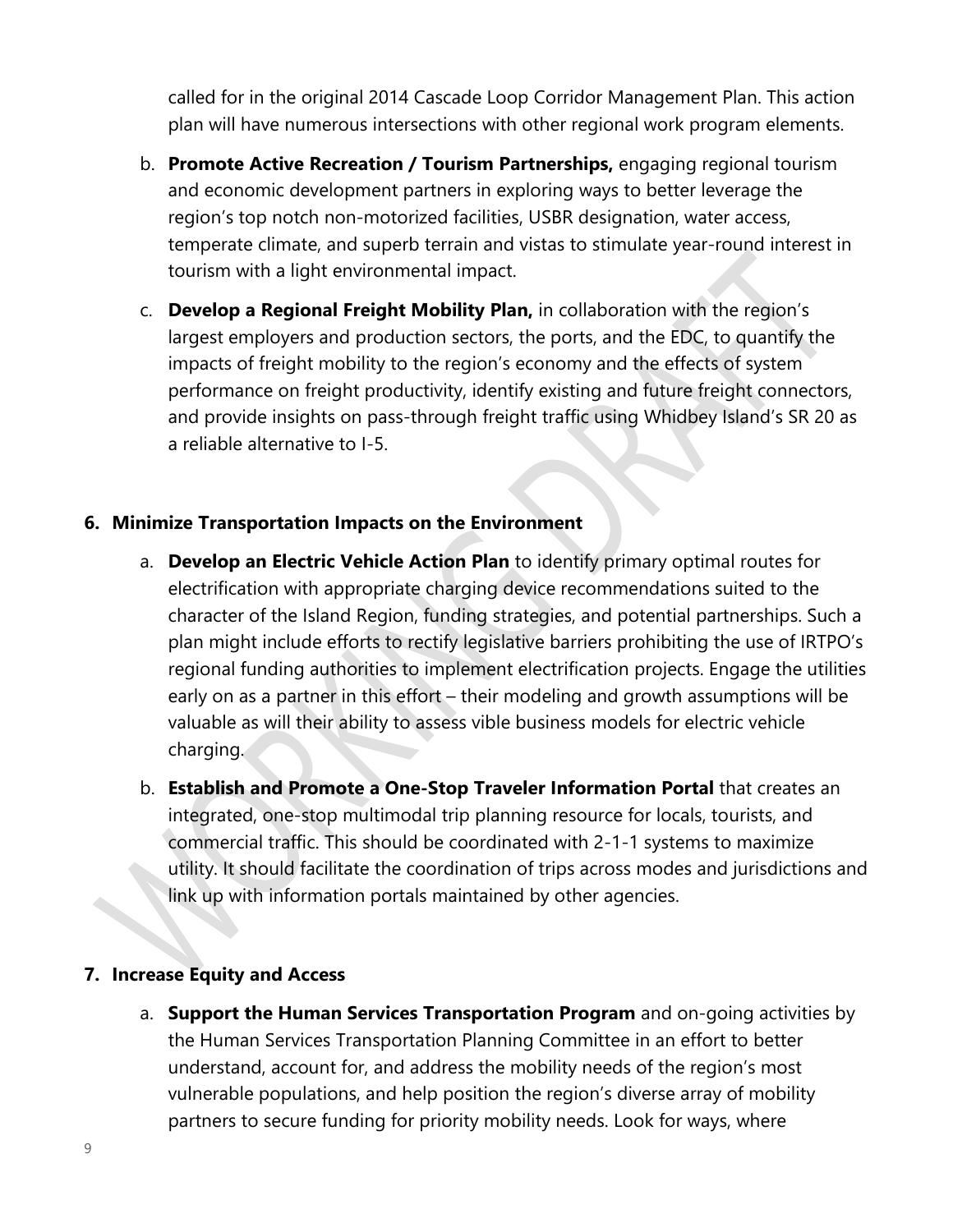appropriate, to integrate HSTP planning efforts with those of the Community Health Improvement Program in order to advance shared objectives and opportunities. Support data collection needs such as those needed to document the socioeconomic characteristics of special needs passengers, or improve the ability of the regional Mobility Manager to align rider needs with appropriate resources.

- b. **Evaluate Models of Rural On-Demand First-Mile/Last-Mile Service** being used in rural regions to extend access to transit and bridge service gaps between urban and rural areas. Characteristics of different service models can be evaluated for their effectiveness and efficiencies in accommodating the unique needs and constraints of the Island Region, and may intersect with the pilot program for rural TNCs.
- c. **Develop Refined Mapping Tools and Database to Facilitate Travel Coordination**, in order to better understand needs and gaps, and refine program strategies. This project will entail coordination between Public Health, Human Service, Planning, Public Works, as well as the regional Mobility Manager, Island Transit, and human services transportation providers. Finer grained mapping capabilities than census block geographies will facilitate transit and other service provider routing, and can inform the prioritization of non-motorized infrastructure project and outreach efforts.
- d. **Veterans Mobility Strategy** facilitate discussions between representatives of the Veterans Administration with transit and transportation services coordinators to explore and pursue potential untapped opportunities to extend lifeline transportation services to veterans and increase the efficiency of the region's human services transportation program.

#### **8. Be Better Prepared for Future Uncertainties**

- a. **Conduct an Exploratory Scenario Planning Analysis** to evaluate the region's transportation system and its vulnerabilities, in collaboration with a diverse array of stakeholders. Considering effects on the transportation system of a range of plausible future uncertainties over which IRTPO and its members have no control can be revealing. Exploratory scenario planning can be very useful for understanding policy or infrastructure "blindspots" in our decision-making, and help fine-tune our thinking about resiliency and preparedness.
- b. **Develop a Vulnerabilities Response Plan** to address known or likely-and-highlyconsequential disruptions in order to reduce or offset risks associated with those disruptions. This may point to the need for more targeted follow-up or collaboration with other entities, or identify necessary agreements and procedures that need to be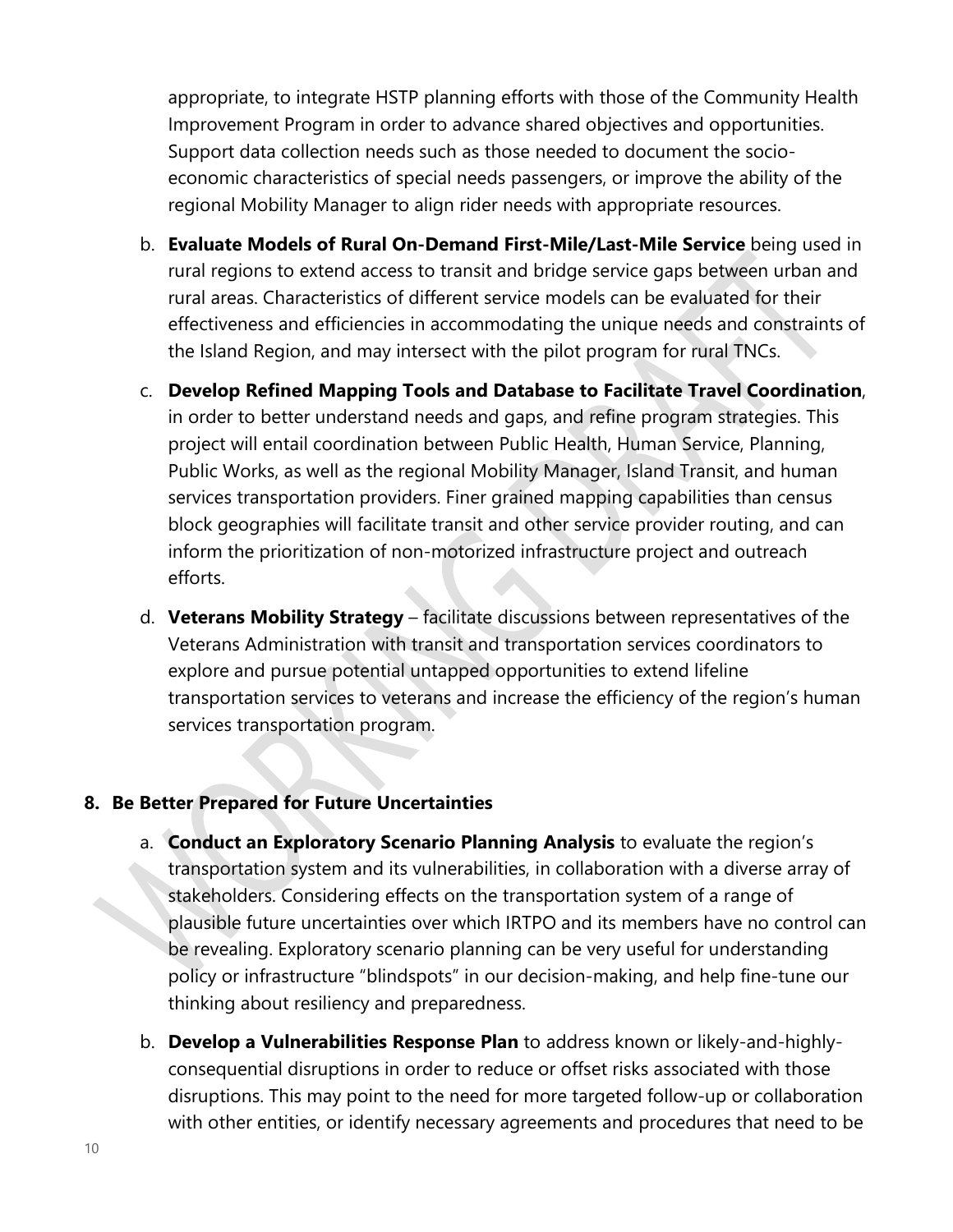in place and include recommendations to address any gaps. It should address "crisis communications" needs with non-resident tourists in the event of a crisis.

- c. **Facilitate Development of Requisite MOUs for Mutual Assistance**. Emergency management plans identify key agencies, agency roles, communication protocols, and responsibilities for a range of emergency response measures. Transportation is one of four critical lifeline functions needed to respond to and recover from natural disasters, and is addressed in emergency management plans. Two agencies have formal emergency management plans in place – Island County and Oak Harbor. Naval Air Station Whidbey Island also has a plan in place to support base operations and Navy families. Joint planning is underway to strengthen coordination between agencies. While plans do exist, the required Memoranda of Understanding or interlocal agreements needed to execute some of the coordination that will be needed are not yet in place. These agreements will be essential to ensure evacuation of the region's vulnerable populations and to facilitate sharing of resources between agencies.
- d. **Maintain and Acquire Updated Regional GIS Data to Support Regional and Local Analysis** to ensure periodic updates of essential GIS data coverages of value for a wide range of transportation planning activities including emergency management planning, and with value to IRTPO as well as its partners. (LiDAR, aerial)

## **Network Management Work Program**

Actions described in the following Network Management Work Program were identified during four network management scoping sessions to address local, regional, and state mobility concerns and opportunities. Actions are grouped into two buckets: Local-Interest State Route Actions and Coordinated Regional Actions. Local-Interest State Route Actions relate to the functioning of SR 525, SR 20, and SR 532 and its integration with local networks and services. Coordinated Regional Actions may be related to those facilities but are broader in scope and context. Several of the actions directly support Gateway Planning priorities identified elsewhere in the plan and are identified as such (and grouped together in this list).

Actions in this Network Management Work Program are the 'next steps' towards improving the resiliency and connectivity of the multimodal transportation system and support WSDOT Practical Solutions project development processes. Actions may be pursued or funded by IRTPO or its members, as appropriate. Descriptions in this plan are suggestive of the study effort to be conducted but the actual approach and outcomes will be scoped in more detail as funding or other opportunities allow. Implementation activities should not be constrained by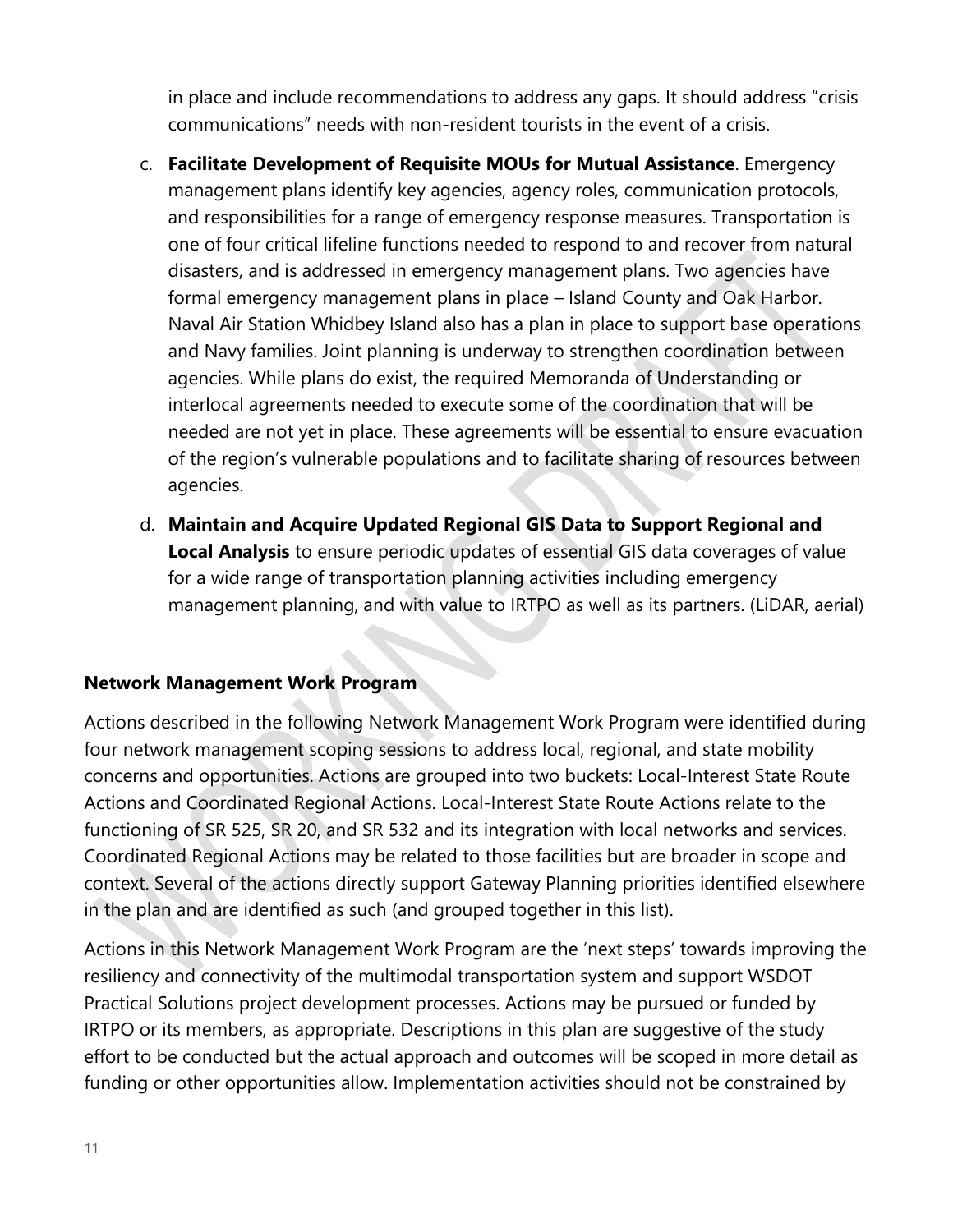these descriptions as long as they are consistent with the overall intent of the actions or make progress on their implementation.

This list may be updated in the future through the RTP amendment process to reflect results of completed actions or respond to emerging conditions.

Results of these planning and operational studies are part of the *Island Access 2040* implementation strategy and will be considered a supplement to this plan as warranted. These actions support implementation of practical solutions that improve multimodal access, safety, efficiency, and circulation while better integrating transportation and land use decision making across agencies.

# Local-Interest State Route Actions

- a) **Review and Update the Oak Harbor - SR 20 Corridor Management Plan** in collaboration with Oak Harbor transportation and land use planners, school district, NASWI, WSDOT, others to pre-position Oak Harbor for Connecting Washington project funding in 2027. This work will provide a Practical Solutions foundation. It will update earlier analysis but take a more multimodal systems-based approach and consider access, circulation, desired land uses, and economic vitality. Original corridor and system boundaries may be revised for updated evaluation. A systems approach should emphasize better use of the whole system and not just focus on increasing the capacity of SR 20 itself. Look at ways to direct more traffic to under-utilized corridors like Midway and Pioneer Way. A gateway roundabout at SR 20/Goldie/Midway would perhaps help balance local traffic better and also support the economic vitality of businesses off of SR 20. Consider camera or drone surveys of particular problem intersections like SR 20 at Swantown to better understand and assess the nature of the queueing and congestion issues. Consider potential designated alternate routes to support mobility needs during incident response or special events. Goal is to balance state highway through-traffic with local access and circulation needs, transit access, walkability, economic development, and other community objectives.
- b) **Develop a Coupeville-SR Multimodal 20 Safety, Access, and Circulation Strategy** to assess regional access and circulation issues for safe and convenient travel in and through Coupeville, with particular attention paid to safe pedestrian and bike mobility in the vicinity of highway traffic. Key intersections of concern include, but are not limited to, Broadway at SR 20 and Terry at Main. Access to and from the trail system is key, as is non-motorized access to and from transit, schools, the hospital, and commercial centers.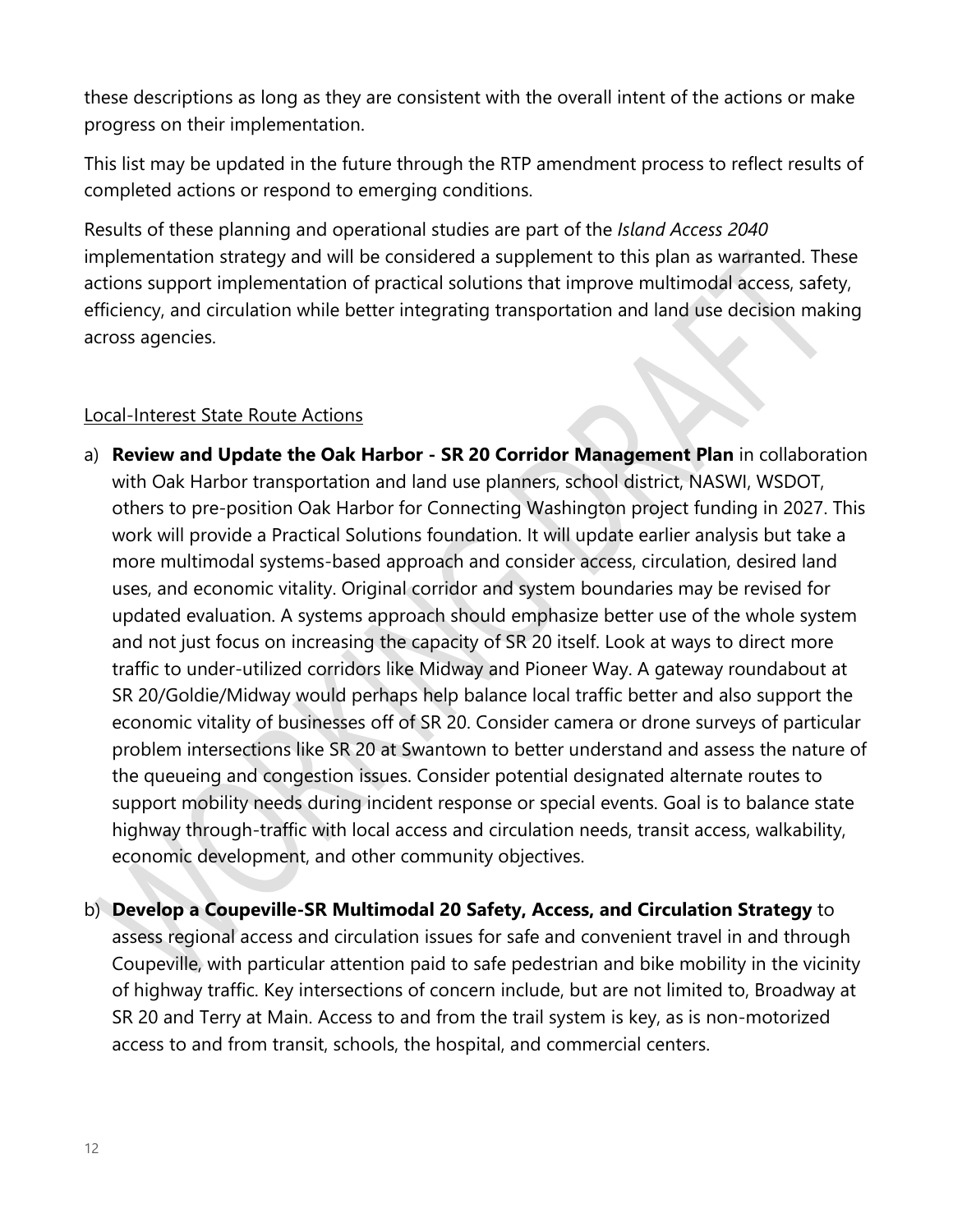- c) **Develop a Greenbank-SR 20 Access and Alignment Strategy** to improve east-west connectivity and access for communities on either side of the highway. [Connie for more context]
- d) **Develop Freeland-SR 525 Freight and Multimodal Circulation Strategy**. Establish economic performance objectives tied with safe and efficient freight and multimodal access and circulation. Evaluate options to improve system performance and multimodal mobility at Scott and SR 20, and at Cameron and SR 20, and assess opportunities to improve nonmotorized mid-block crossings at SR 20 and South Harbor. Coordinate with land use planning to anticipate and possibly help leverage future economic development objectives for this Rural Area of Intense Development (RAID). Identify priority opportunities to improve walkability in town and between transit stops and activity centers.
- e) **Evaluate Effectiveness of SR 525/SR 20 Speed Limits**. Posted speed limits on SR 525 and SR 20 typically reflect the rural and urban setting through which these highways pass; however, posted speeds regularly fluctuate up or down by 5 miles per hour. This can result in dissonance between drivers and inadvertently encourage risky driver passing behavior when some adhere to the changes in speed and others don't. There are also questions as to whether the posted speed limits in some urban settings are too high for the "main street" function the highway serves. The only permanent speed monitor is located on SR 525 adjacent to the entrance of the County's solid waste transfer facility which may not be indicative of typical speeds due to traffic slowing to enter or exit that facility.

## *Gateway Actions (from the scoping sessions and which directly relate to Gateway Plans)*

- f) **Coupeville Ferry Terminal Study 1: Circulation and Access Management Assessment of Coupeville Ferry Terminal** – This study will look at vehicle storage, u-turns in the entrance to Fort Casey, use of the official turnaround, illegal u-turns, and impacts on other system users. It should consider the needs of freight traffic, passenger traffic, and non-motorized access as well as Fort Casey access. It should consider near-terms needs for improvement as well as longer-term issues and opportunities associated with other Coupeville Ferry Terminal Study efforts. Partners include WSDOT, WSF, State Parks, Island County, Island Transit, and Coupeville. [Gateway Study]
- g) **Coupeville Ferry Terminal Study 2: Evaluation of Ferry Traffic Impacts on Coupeville** includes effects of the commercial vehicle reservation system on the Coupeville-Port Townsend route, the intersection configuration of SR 20/SR 525, plus the distance factor. [Gateway Study]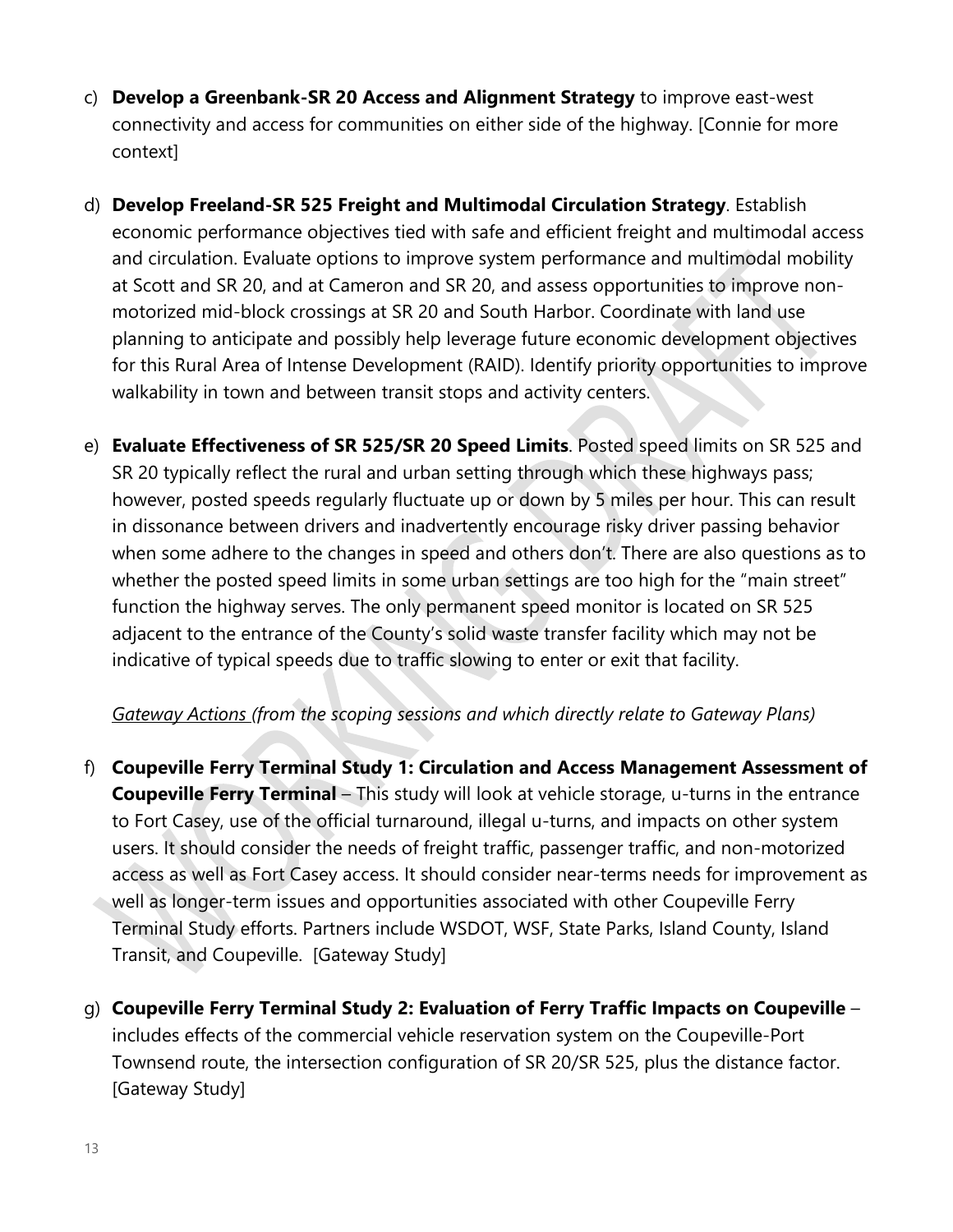- h) **Coupeville Ferry Terminal Study 3: Safety and Navigation Study of the Coupeville Ferry Terminal** to address growing unreliability issues. Silting, cross currents, and a very tight basin make it difficult for ferries to get in and out if there is any kind of weather, as well as during low tides. Special vessels are built for this run, meaning that the other vessels in the ferry system cannot be used if one of these vessels needs repair, or to add additional service. Need for this study is identified in the recently adopted 2040 WSF Plan to revisit earlier strategies for improving navigable waterways for this essential connection. Note that Naval Air Station Whidbey Island considers the Coupeville-Port Townsend ferry "essential" in terms of its access to the Kitsap Base in Bangor and should be consulted in this study. This route is part of the STRAHNET. [Gateway Study]
- i) **Deception Pass Study 1: Multimodal Circulation and Access Management Study**, from Fidalgo Island to park entrance. Includes evaluation of possible restricted use of the old park entrance, revisions to parking lot access, managing pedestrian movement, demand management, speed reductions, traffic cameras, etc. Regional considerations should address, at a minimum: impacts on transit service reliability; incident management and emergency response; freight mobility; non-motorized access. Include recommendations. Entails collaboration with WSDOT, WA State Parks, Island County, Island Transit, Skagit County, and SCOG (at a minimum) [Gateway Study]
- j) **Clinton Study 2: Park-and-ride Usage and Access Analysis**. Evaluation of impacts and effectiveness of park-and-rides, access to and from by vehicle, access to and from on foot, maintenance, etc. This should consider the long-term implications of the **Clinton Study 1: Develop Coordinated Long-Range Transportation and Land Use Master Plan and Implementation Strategy**, described below. [Gateway Study]
- k) **Clinton Study 3: Multimodal Access and Circulation Analysis.** Evaluate near-term and long-term opportunities to improve access and circulation for all modes, reduce impacts on adjacent businesses, address ingress/egress issues, and integration with land use plans and activities. Long-term measures should include consideration of future overhead ferry boarding for non-motorized travelers and other planned ferry terminal upgrades. Traveler information improvements should be considered, such as installation of traffic cameras, and an "Island Etiquette" public education focused on modifying driver behavior to reduce impacts on Clinton and other system users. [Gateway Study]
- l) **Camano/Stanwood Study 1: SR 532 Multimodal Corridor Action Plan for Camano and Stanwood**. This action plan will identify near-term, low-cost strategies and longer-term measures to improve multimodal access, safety, and system efficiency between Camano Island and the city of Stanwood. At a minimum it should look at key intersections for RAB